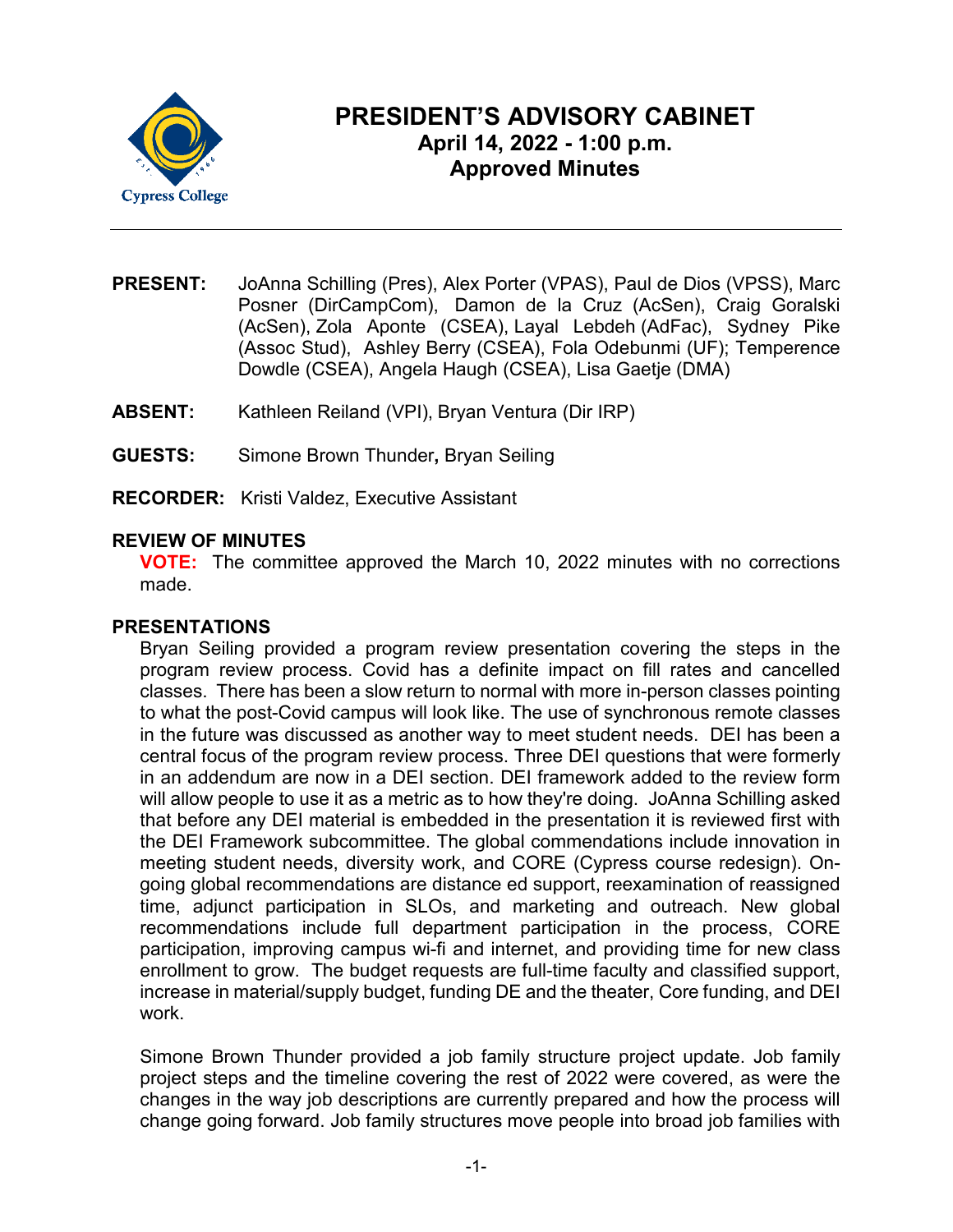clearly defined career paths, align the job classification with external market trends and internal equity, and ensure that the classification matches the work being done. The job family structure also creates a more efficient administrative process for HR to administer job classification and compensation, provides a foundation for strategic workforce planning and development for the district, and incorporates a consistent compensation review process.

#### **PRESIDENT UPDATE**

**VOTE:** A vote was taken to approve virtual meetings through the month of May. It was approved by the committee.

Marc Posner provided an update on the presidential scholars of distinction for each division and background information on why they were selected.

The Board of Trustees voted to have a vaccine booster mandate. The current vaccine mandate will stay in place through the summer. All are required to have a vaccination record uploaded or an exemption. By August 15, 2002 employees and students will be required to have a vaccination and booster record uploaded or an approved exemption. On-campus students will not be prohibited from enrolling if they do not have their booster but will continue to be prompted to get it. For people not eligible for the booster, they have a grace period until December 31, 2022. There will be a vaccination clinic on April 28 with additional clinics held in the summer.

Flexible work schedule discussions will be held over the summer with classified employees. Damon de la Cruz was asked to provide names of senators that would be interested in meeting once or twice in the summer. Professional expert pay will be provided to them.

On October 27 and 28, 2022, there will be a two-day, all campus meeting at UCLA Lake Arrowhead Center to discuss the post-pandemic workplace.

# **VPAS UPDATE**

PBC continues discussion on the classification position prioritization. The forms were approved at the last PBC meeting. Budget templates for 22-23 were sent to the divisions and are due back by Friday April 22, 2022. There will be a virtual districtwide budget forum on April 26, 2022 at 3:30 p.m. At the last CBF meeting, they discussed the use of the \$8M in one-time funds, specifically those funds that had been reserved for the student center funding formula that is no longer needed. They are looking at how to use these funds to increase enrollment.

# **VPSS UPDATE**

Commencement will be held Friday, May 20 starting at 4 p.m. Paul de Dios provided an overview of event logistics. The procession will start in the pond area, go across the bridge and down to the Fine Arts gallery. Gary Gopar and his band will be providing music from the 3rd floor patio of the CCCPLX. Recessional will be back to the pond area. Gateway Plaza and the pond area will be well lit. A.S. will be hosting a reception for the graduates. Joseph Shonkwiler will be sending an email soon regarding renting regalia.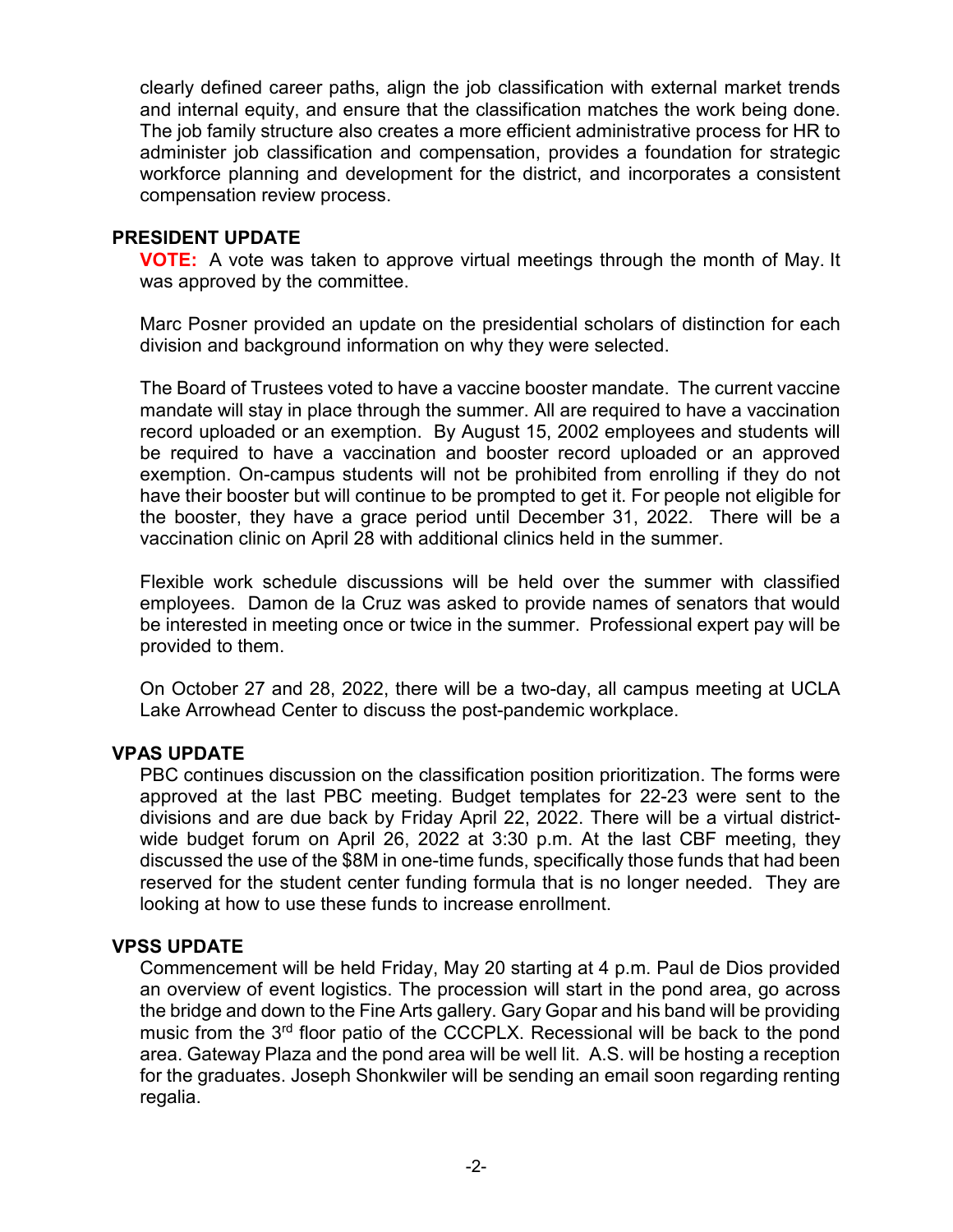# **ADJUNCT FACULTY UNITED (ADFAC) REPORT**

Adjunct Faculty United has been growing rapidly over the past 12 months with 72 new membership forms received since the start of the semester. Membership is 68% of adjuncts in the district, up from 56% this time last year. AF is campaigning to ensure the CA state legislature approves the Governor's \$200M on-going budget proposal to fund healthcare for adjuncts. That would be a 400% increase from current levels. AF supports AB-1752 which would create pay-parity for adjuncts if passed. Right now, adjuncts make disproportionately less compared to our full-time counterparts. AF is scheduled to negotiate paid office hours starting in April and firmly believes in paying adjuncts equitably to hold office hours. This would support student success and would be a fair labor practice. Upcoming AF events include: Spring Into Action picnic on April 3 at noon at Craig Regional Park, weekly membership committee meetings, an EDD clinic on May 6, and union elections in May.

# **DISTRICT MANAGERS ASSOCIATION (DMA) REPORT**

Due to the departure of DMA President Ty Volcy from the district, Raine Hambly will be starting her role as the new DMA president early. The recent DMA meeting covered speakers and flexible work schedules.

# **ACADEMIC SENATE REPORT**

Chancellor Breland joined the last Academic Senate meeting on March 31. Discussion included working on the constitution and by-law revisions, the DEI anti-racism ombuds, and the BP/AP 7600 regarding Campus Safety Officers. The Senate would like to have input on BP/AP 7600. Alex Porter said that he and Craig Lee would be happy to attend a future Senate meeting to discuss this with them. Damon agreed to reach out with a date for them to attend. Dr. Schilling stated that a thorough review will happen prior to implementation of this BP/AP.

# **UNITED FACULTY (UF) REPORT**

UF signed a tentative agreement with the district. It was noted that the actual cost is between \$5-6M, not \$30M as reported at the CBF meeting due to the State of California covering the cost of COLA.

# **CALIFORNIA SCHOOL EMPLOYEES ASSOCIATION (CSEA) REPORT**

CSEA met with the Chancellor and expressed their interest in a hybrid work schedule. Nominations are being accepted for delegates to attend the CSEA regional conference in July 24-28. A Classified Senate is being formed. Anyone nominated for any of the positions and accepted to run provided a presentation. These presentations will be going out as a recording to all classified staff. Voting results will be announced next week.

# **ASSOCIATED STUDENTS (AS) REPORT**

Sex Day will be held in front of the student center on March 28 from 11:30 a.m.–2:30 p.m. to help destigmatize conversations around sex. A WorldFest event was held on April 13 from 11:30 - 2:30 with approximately 14 clubs participating and representing a country of their choosing. Associated Students has also started a broadcast platform to share news with students about updates, events, and resources on campus. A broadcast will be posted every other week through videos uploaded on the